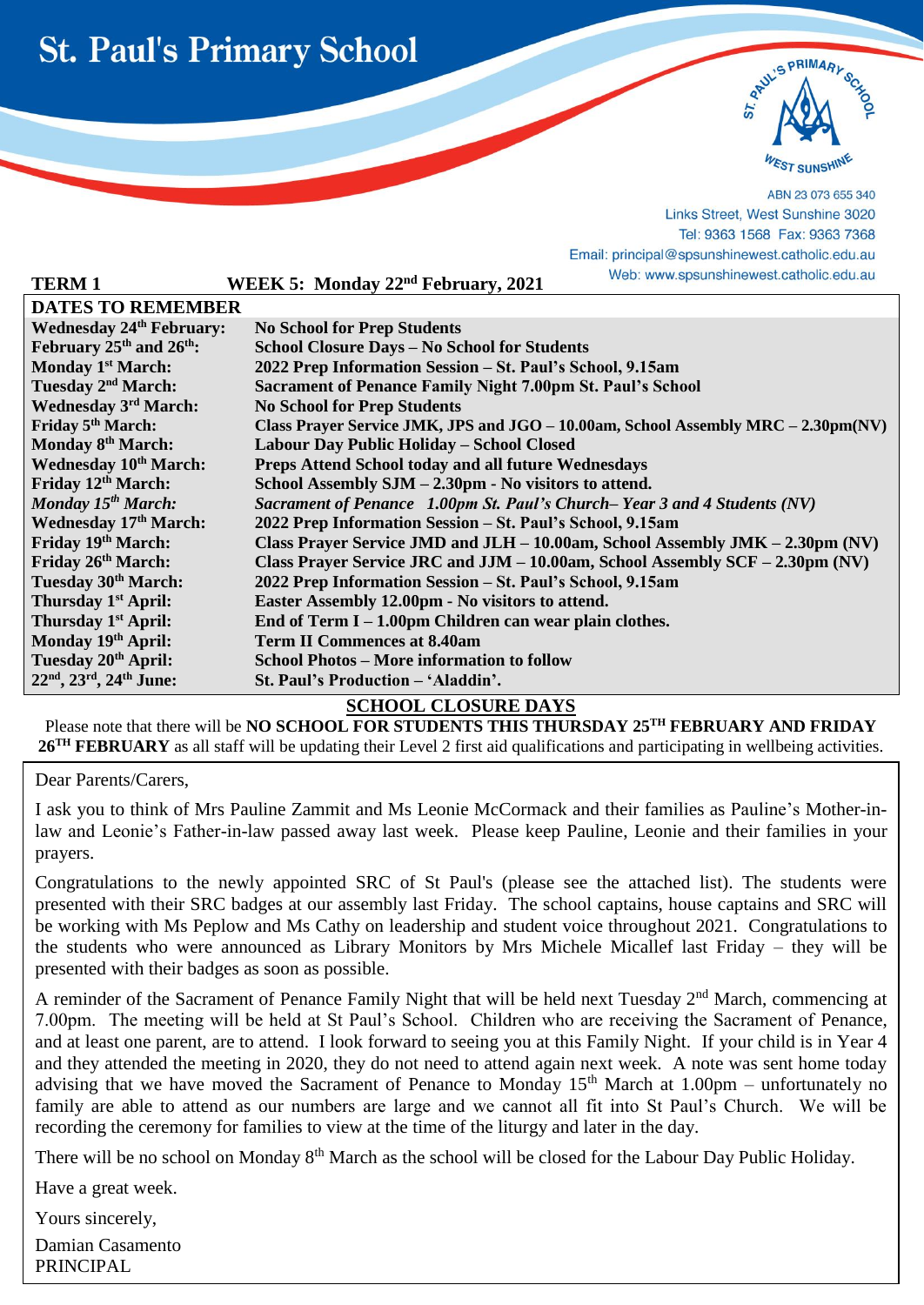

With this app we can keep you informed about events, changes to timetables, give you access to permission notes, newsletters and emergency alerts.

## *For Android users and iPhone users:*

- Search *Skoolbag* in the Google play store or in the App store, and install it on your phone, PC or tablet.
- Opening this app, click on "*Add our school"*, then type "SUNSHINE WEST" in the search line & click 'search'. Once our school is found, you'll be able to add it to your account!

 **To setup alerts:** Click on *"St Paul's Primary"* at the top, then *"Groups"* and **"***Add/Remove Groups"* and then choose your categories.

 **To update your changes:** Click on *"St Paul's Primary"* at the top, then *"eForms"* and *"Change of Details"* and then fill up the form. **To report your child's absence:** Click on *"St Paul's Primary"* at the top, then *"eForms"* and *"Absentee Form"* and then fill up the form.

## **PREP ENROLMENTS - 2022**

Enrolments for Prep 2022 are now open. I encourage any parents/carers who have not enrolled their child for Prep in 2022 to do so. Please contact the school office for an enrolment form. There will be six information sessions for 2022 Prep Parents/Carers. The first will be held on Monday 1<sup>st</sup> March at 9.15am. Please let any interested people know of this date. Please contact the office to advise if you will be attending the session.

### **CAMPS, SPORTS AND EXCURSION FUND**

Camps, Sports and Excursion Fund is the new Government Funding to assist families to cover the costs of school excursions, camps and sporting activities. Centrelink health care card holders and Pensioner Concession card holders may be eligible for a payment of \$125.If you feel you may qualify for this payment please complete the CSEF Application Form and return it to the Office together with a **copy of your Centrelink Card.**

## **FEES/LEVIES**

Your child's levies are now due. Please pay all levies promptly. School fees were due on February 12<sup>th</sup>. Accounts have recently been sent home. You can pay your school fees and levies with a credit card or by direct debit from a nominated bank account or from your Centrelink payments. If you would like this to happen, please come to the office to collect a form.

## **IMPORTANT DATES FOR 2021**

The following dates are very important for **ALL** students who will be attending secondary school in 2023 – our current Year 5 students. If applications for Catholic Secondary School are not in by Friday 20<sup>th</sup> August, 2021 your child will not be enrolled in your school of choice.

**20th August 2021:** Applications close for 2023 Year 7 students in Catholic Secondary Colleges – our current Year 5 Students **14th October 2021:** Offers posted to prospective 2023 Year 7 applicants

**12th November 2021:** Final date for families to accept offers made by the Secondary School

### **SACRAMENT DATES FOR 2021**

*Sacrament of Penance (Year 3 and 4) Monday, March 15*

Sacrament of Penance Family Night Tuesday, March 2<sup>nd</sup> at 7.00pm – St. Paul's School *th at 1.00pm – St. Paul's Church (No Family to attend)* Sacrament of Eucharist Family Night Tuesday, May 4<sup>th</sup> at 7.00pm – St. Paul's School *Sacrament of Eucharist (Year 3 and 4) Sunday, May 23rd at 12.00pm and 2.00pm – St. Paul's Church (3 Family Members to attend with First Communicant)* Sacrament of Confirmation Family Night Monday, August  $23<sup>rd</sup>$  at 7.00pm – St Paul's School Sacrament of Confirmation (Year 5 and 6) Thursday, September  $16<sup>th</sup>$  at  $7.00 \text{pm} - \text{St Paul's Church}$ 

## **PARKING IN LINKS STREET AT PICK UP TIME**

A reminder to parents that parts of the south side of Links Street (on the other side of Glengala Road) have "No standing between 8am and 4pm signs" which should be obeyed. We also ask that you do not park in or across resident's driveways or on nature strips. These restrictions and requests are made with student safety in mind and to ensure the safe flow of traffic. Brimbank Council regularly sends parking officers out so people not obeying the traffic rules will be fined if caught. Parking is available at St Paul's Church, in the car park of the St Paul's hall and in other surrounding streets.

### **CHILDREN'S ABSENCES FROM SCHOOL**

There are various ways that you can contact the school to advise that your child is absent from school.

- **1. Contact the office:** Call 9363 1568, select 1 and then advise that your child is absent on this day. Please include your name, the child's name, the class, the date and the reason for the absence.
- **2. Via the SkoolBag App:** Use the 'Absentee Form' in this app. This form can be found under the section 'eForms'.
- **3. Email:** Send an email to [office@spsunshinewest.catholic.edu.au](mailto:office@spsunshinewest.catholic.edu.au) or your child's class teacher on their school email address.
- **4. Written Note:** A written note may be sent in advance if you know your child will be absent. If he/she is going on an extended holiday, a written note must be provided.

### **MIDDLE AND SENIOR CHOIR (MaSC)**

The permission note was sent home last week to invite the Middle & Senior students to join MaSC. MaSC will meet after school on Thursdays in Library until 4.15pm. Please return the note if you are interested in joining the choir.

Kindly be advised that the choir rehearsal is not on this week as the school will be closed for the staff's two-day conference. The choir will start the very first rehearsal on Thursday, 4<sup>th</sup> March.